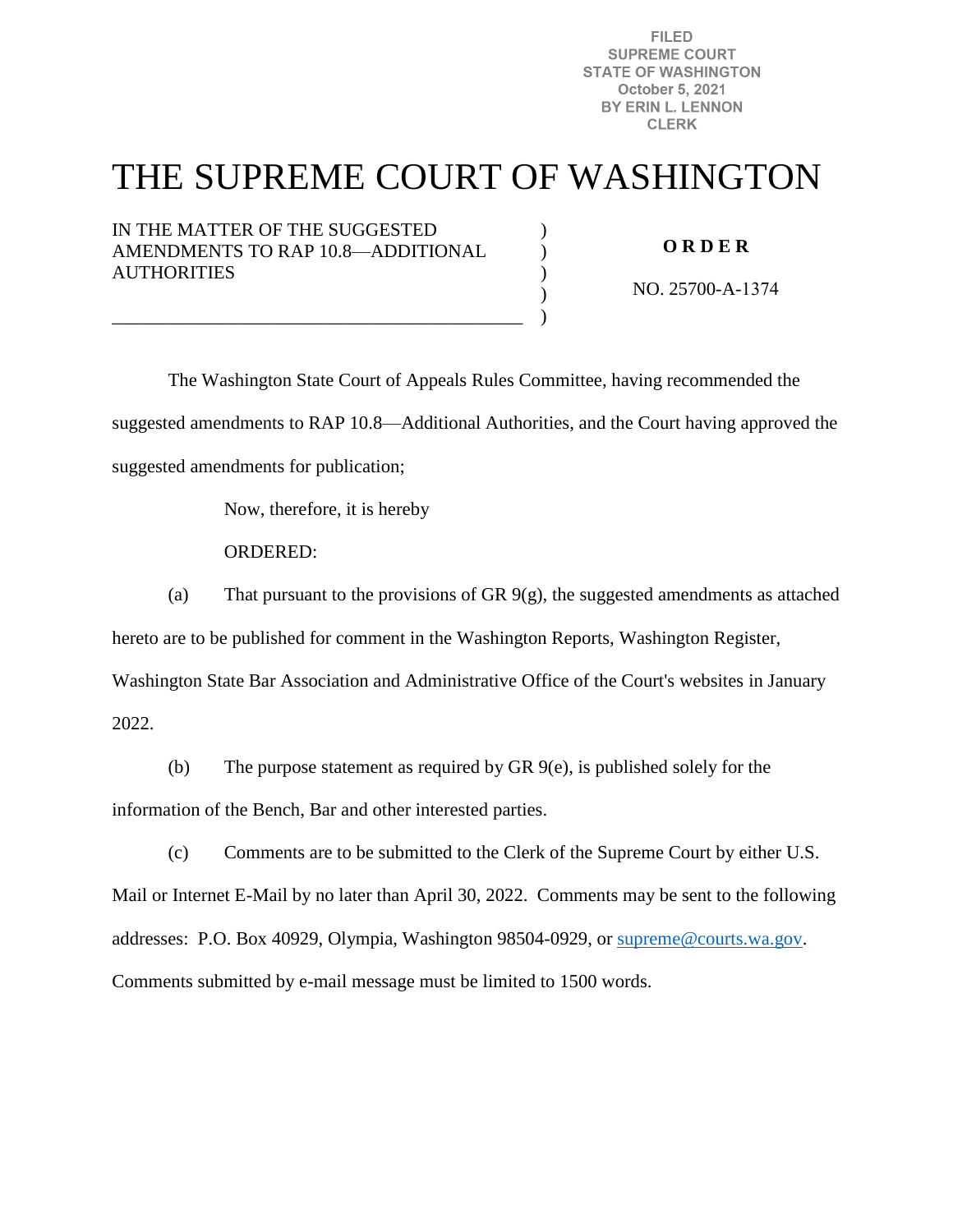Page 2 ORDER IN THE MATTER OF THE SUGGESTED AMENDMENTS TO RAP 10.8—ADDITIONAL **AUTHORITIES** 

DATED at Olympia, Washington this 5th day of October, 2021.

For the Court

Conzélez C.J.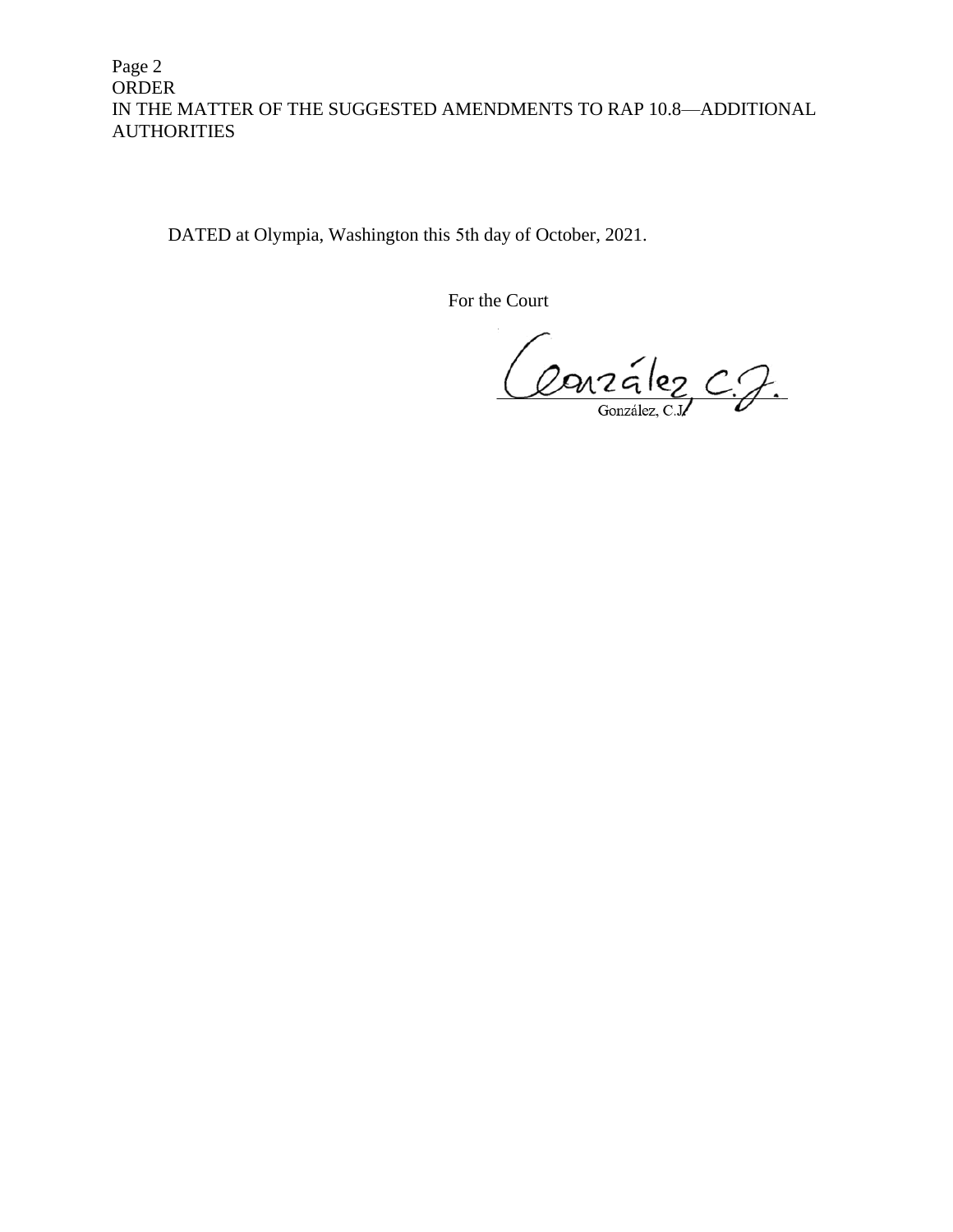#### **GR 9 COVER SHEET**

#### **Suggested Amendment**

## **Rules of Appellate Procedure**

## **Rule 10.8 – Additional Authorities**

**A. Proponent:** Washington State Court of Appeals Rules Committee

**B. Spokesperson:** Judge Bradley Maxa, Chair

**C. Purpose**: RAP 10.8 allows parties or amicus to file a statement of additional authorities in support of their position on appeal. As currently worded, the rule does not allow a statement to include argument. Nor is there a suggested timeframe for submitting additional authorities. Litigants' approaches to RAP 10.8 vary widely. Some simply provide citations without further explanation. Others place the citations in context. Contextualizing the submission of additional authorities is helpful to the court, but it is arguably inconsistent with the current rule.

The proposed rule permits litigants to explain the relevance of additional authorities through brief argument. By allowing argument, the proposed rule will enhance the helpfulness of additional authorities to the court and promote consistent use of additional authorities by litigants.

In requiring a statement of additional authorities to pinpoint an area in the brief or a point made during oral argument, the proposed rule ensures a statement of additional authorities will not be used to expand the issue on appeal. By placing a deadline on the submission of additional authorities, the proposed rule encourages litigants to submit additional authorities at a time when they will of most use to the court. The deadline for filing additional authorities does not apply to authorities decided less than 7 days before a case is scheduled for argument or a decision without oral argument.

The proposed rule is similar to the approach taken by the federal rules of appellate procedure and will allow for a degree of consistency between state and federal appellate practice.

- **D. Hearing**: Not requested.
- **E. Expedited Consideration**: Not requested.
- **F. Supporting Material**: Suggested rule amendment.